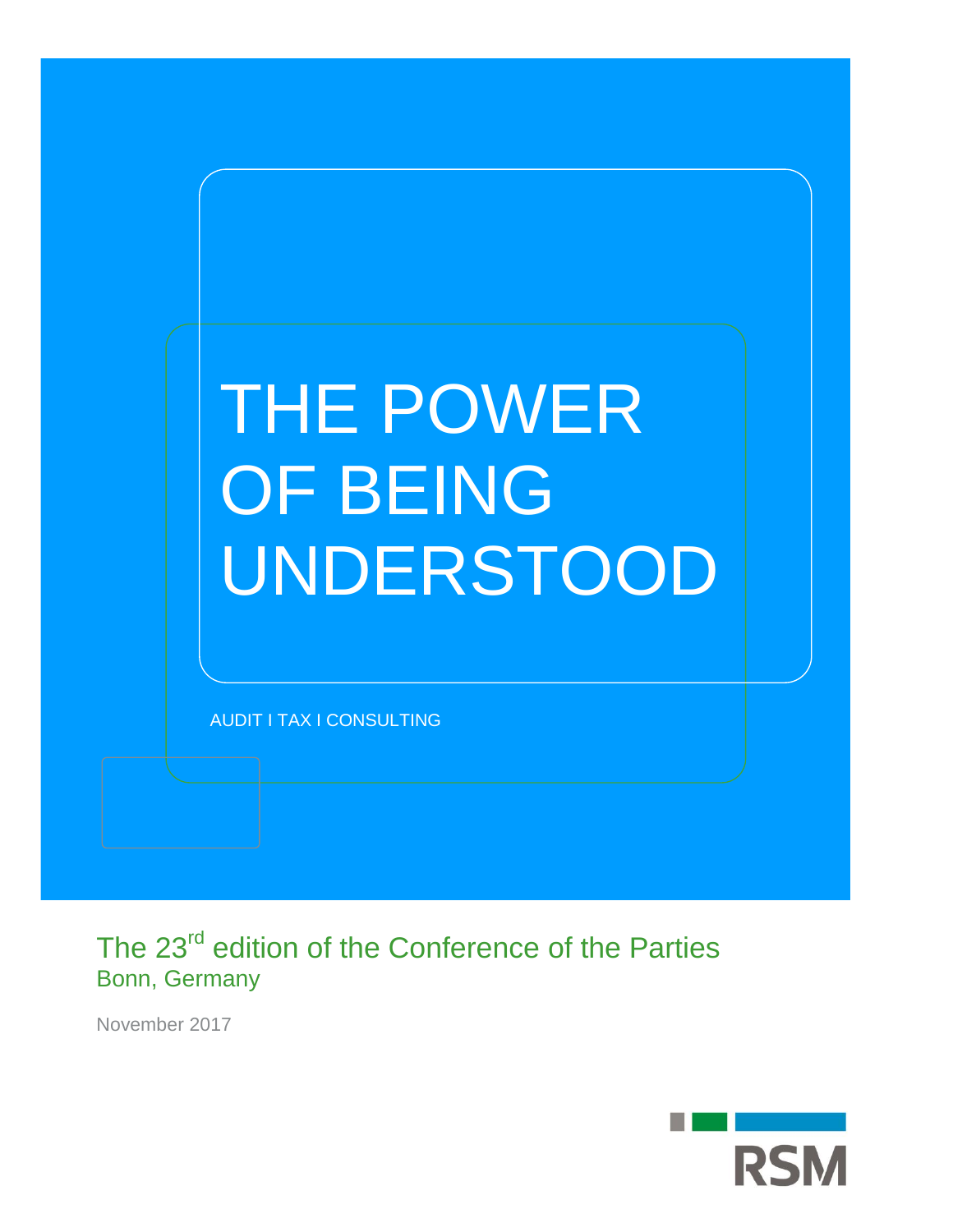# Kick-off of the  $23<sup>rd</sup>$  edition of the Conference of the Parties

# **What was in stake in the previous editions?**

The 6th of November was marked by the kick-off of the 23rd edition of the Conference of Parties on Climate Change in Bonn, Germany. This 23rd edition has been organized by the Fiji Islands but is taking place in Germany for logistical and practical reasons. This 23rd edition will end on the 17th of November but what were the previous conferences about?

On December 12th 2015, in Paris, the 21st Conference of the Parties was characterized by the first climate agreement unanimously approved by the 196 delegations (195 states + the European Union). As a reminder, the Paris agreement will enter into force in 2020 and will replace the Kyoto Protocol. However, it will be still possible for any country to opt out simply with a notification "at any time" after a period of three years after the entry into force of the agreement.

The 22nd COP took place in Marrakech and was characterized by unity between countries concerning the urgency of implementing the Paris Climate Agreement. At the end of COP 22, 200 countries agreed to finalize the technical modalities and the implementation of the Paris Agreement by November 2018.

# **The 23rd edition - Key recommendations for negotiators**

The World Business Council on Sustainability Development (WBCSD) released recommendations for climate negotiators.

Those advices are oriented in four axes:

- Marrakech membership: the WBCSD highlighted the need for a more structured approach to dialogue with the different policymakers. In this respect, the Marrakech Agreement (COP22) provides a platform which showcases different successful approaches to reducing greenhouse gases and to enhance climate resilience.
- The Talaona Dialogue: Talanoa is a traditional word used in Fiji and the Pacific to reflect a process of inclusive, participatory and transparent dialogue. The purpose of Talanoa is to share stories, build empathy and to make wise decisions, which should be made for the collective goods. A draft design of this Talaona Dialogue will be presented during the COP 23.
- Climate Resilience: the WBCSD highlights the importance of partnerships that will build resilience across the supply chain of businesses and the frontline communities experiencing climate impacts.
- Carbon Pricing: Governments need to find ways to align carbon pricing mechanisms, ensuring that pricing is credible, predictable and high enough in order to drive ambition consistent with the Paris Agreement.

The 23rd Conference of the parties on Climate Changes should be a turning point in the fight against global warming and greenhouse gases. It is really expected that this 23rd edition will be The Conference that finally turns words into action.

More information will be soon available on [www.rsm.global/belgium/.](http://www.rsm.global/belgium/) Stay tuned!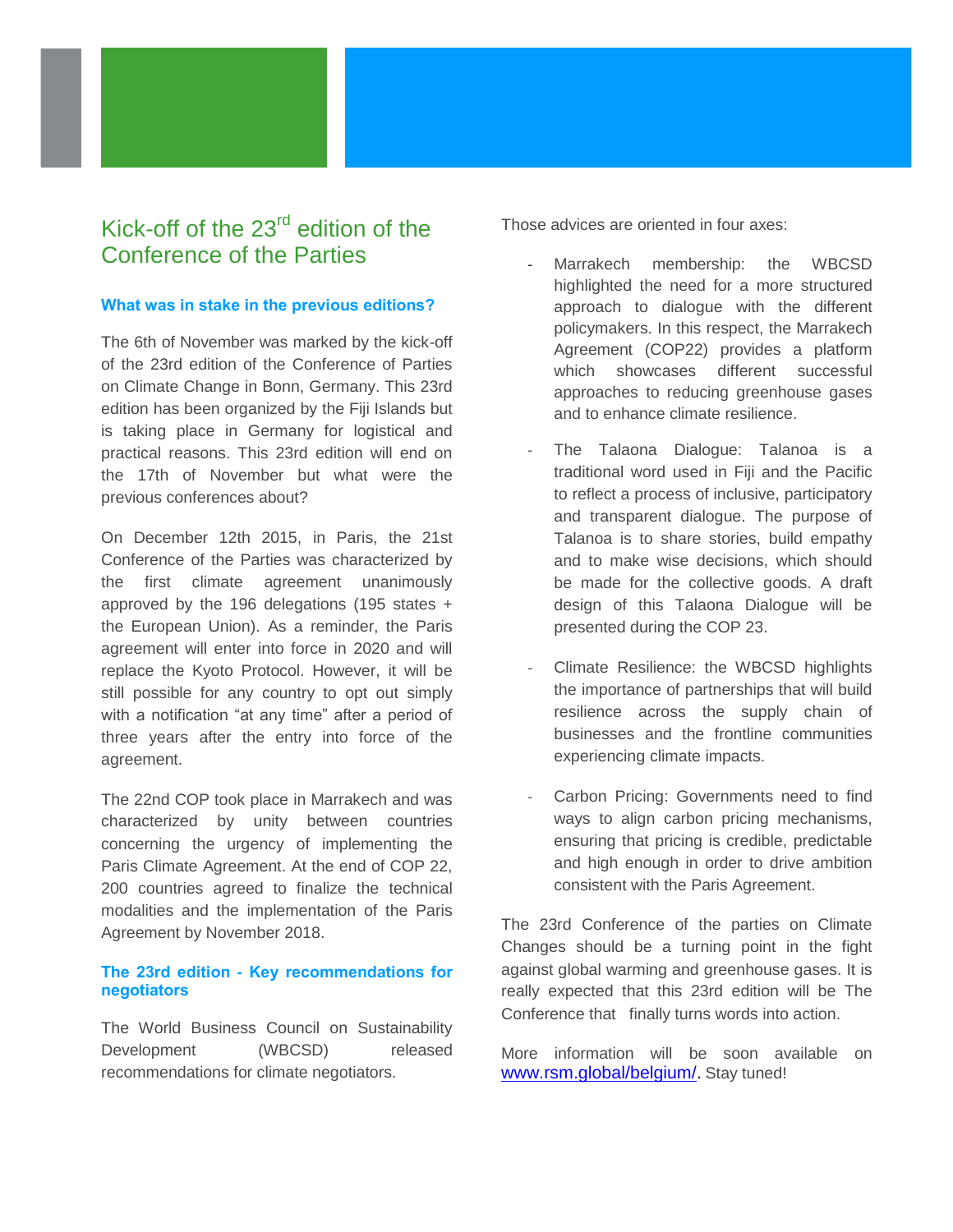RSM Belgium offers a multidisciplinary, objective and independent assistance of high quality in economic and financial matters. Our culture is based on people, ethics and competence. We consider sustainable development in everything we do.

In order to meet your needs, RSM Belgium relies on more than 160 professionals in 6 locations, in the 3 regions of the country.

Our sustainability team relies on partners and staff members with a specific knowledge and experience in the field of corporate social responsibility.

We help you prepare or give assurance on your company's non-financial information with the highest degree of security and confidence.

**Need advice or an answer to your questions? Call Patricia KINDT or Déborah FISCHER Chaussée de Waterloo 1151 – 1180 Brussels.**  $\mathbf{\hat{z}}$ **: +32 (0)2 379 34 70 Posthofbrug 10 -2600 Antwerp.**  $\mathbf{F}: +32$  **(0)3 449 57 51** 

RSM Belgium wishes with this document to deliver general information. The information included in this document cannot be considered as an opinion.